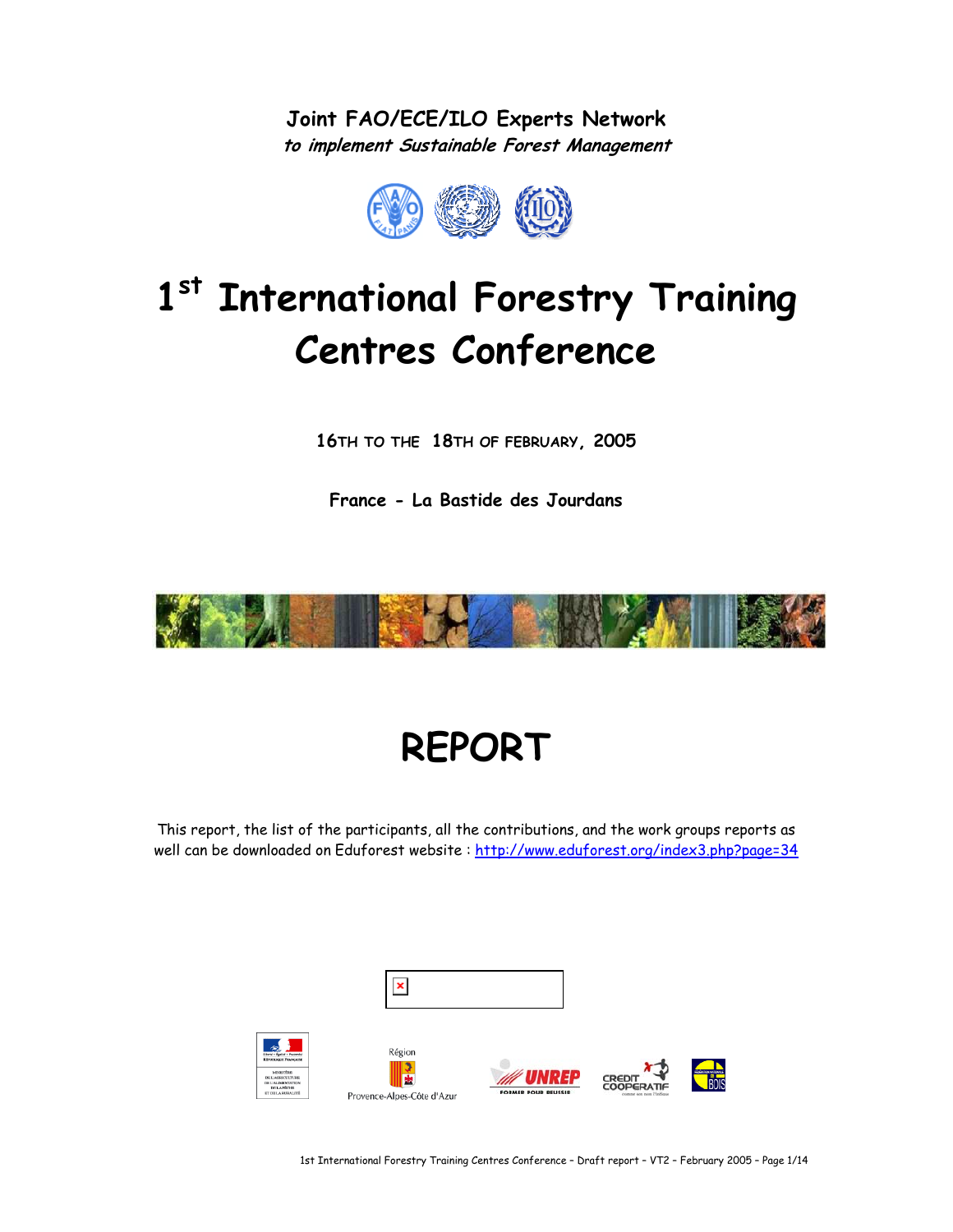# **Index**

| 5. The 1 <sup>st</sup> conference: new methods of the Joint FAO/ECE/ILO Experts Network4 |  |
|------------------------------------------------------------------------------------------|--|
|                                                                                          |  |
|                                                                                          |  |
| 8. Better acquaintance among the conference attendants, at the bottom of networking and  |  |
|                                                                                          |  |
|                                                                                          |  |
|                                                                                          |  |
|                                                                                          |  |
|                                                                                          |  |
|                                                                                          |  |
|                                                                                          |  |
|                                                                                          |  |
|                                                                                          |  |
|                                                                                          |  |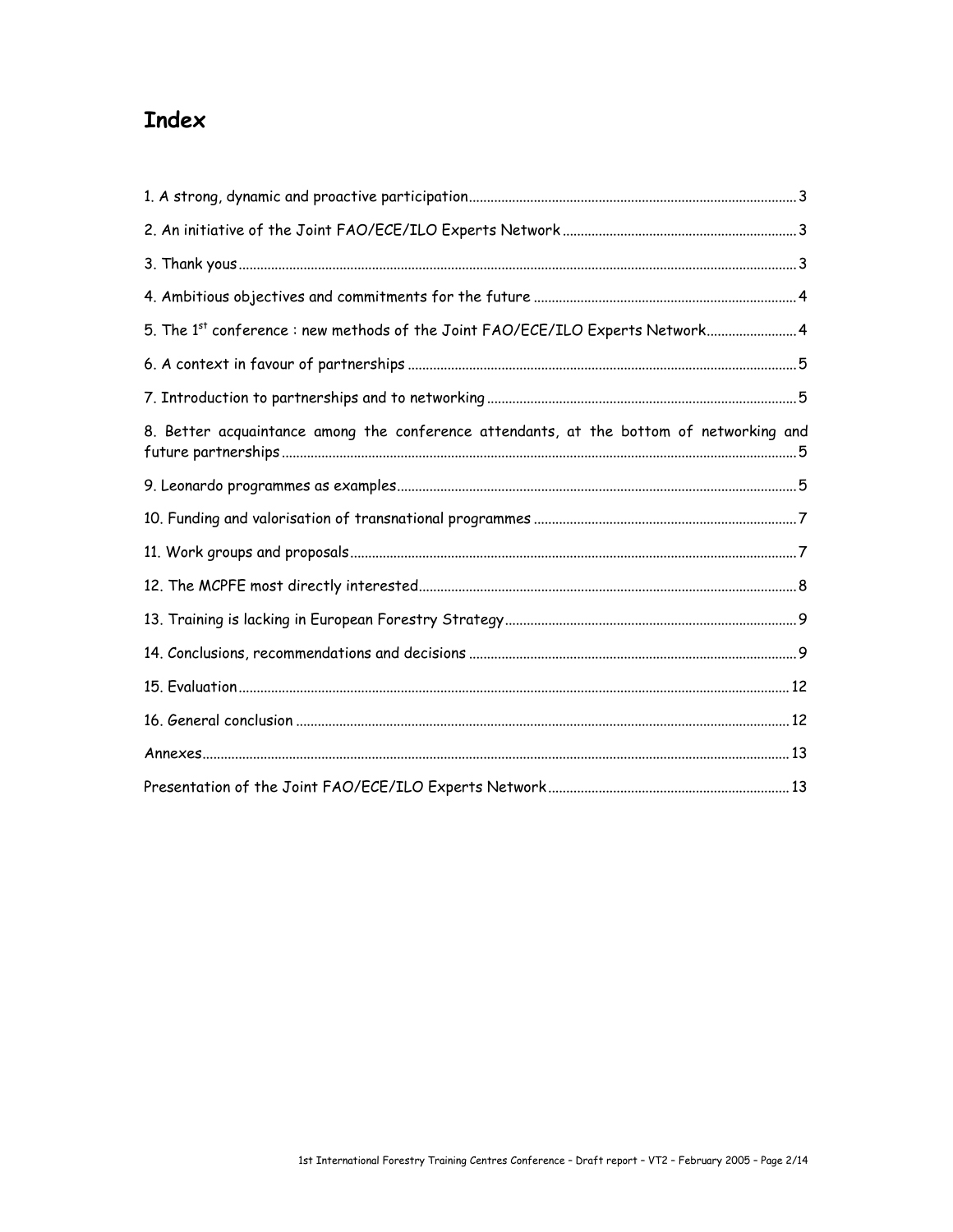# **1. A strong, dynamic and proactive participation**

70 participants from 23 countries attended the conference. The participants were mainly representatives of forestry training centres.

It is very important to underline the participation of the essential partners :

- The European Network of Forest Entrepreneurs (ENFE).
- The European Commission (Leonardo Da Vinci programme).
- The MPFCE ( PR & Socio-Cultural Aspects of SFM)
- The European Commission (DG environment).
- A representative of the European Parliament (European Forestry Strategy)
- A research centre.

It is important to note the strong desire of the participants to work together. This was shown by the large number of participants. The high level of energy which animated the conference made it convincing (as if this was necessary).

## **2. An initiative of the Joint FAO/ECE/ILO Experts Network**

The 1st International Forestry Training Centres Conference was organised by the initiative and under the auspices of the Joint Experts Network which is interested in the social aspects of SFM.

The conference was organised by the Centre Forestier de la région Provence-Alpes-Côte d'Azur at La Bastide des Jourdans (France).

## **3. Thank yous**

Christian SALVIGNOL, director of the Centre Forestier and Chairman of the Joint Experts Network, and the participants would like to thank the following groups for their financial contributions :

• The European Commission (Leonardo da Vinci Programme).

• Le Ministère de l'Agriculture, de la Pêche et de la Ruralité, le Conseil Regional de Provence-Alpes-Côte d'Azur, la Fédération Nationale du Bois, l'UNREP, le Crédit Coopératif.

Thank yous as well to the representatives of the European Organisations, of the French Agriculture Ministry, and of the Conseil Régional who attended the conference.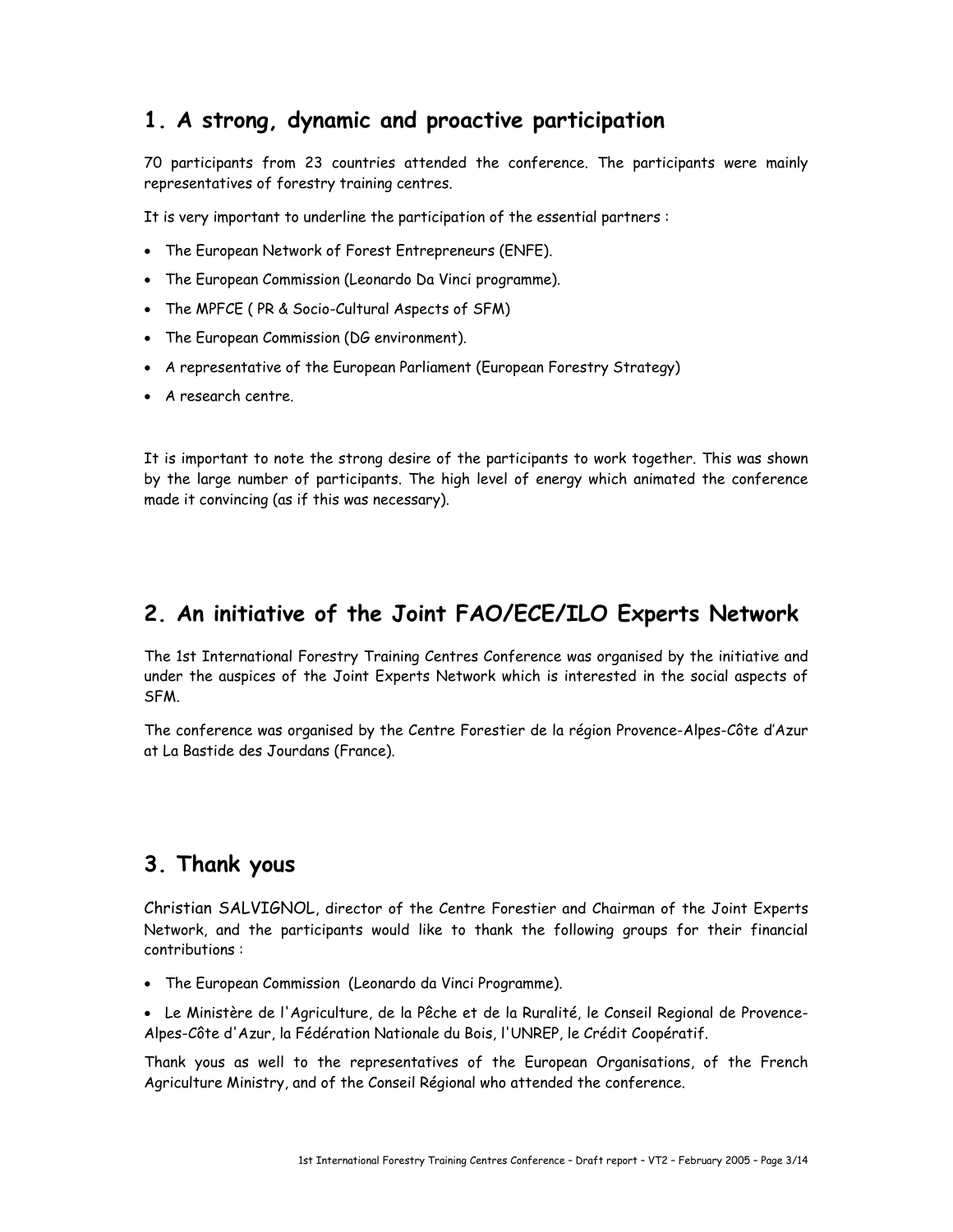## **4. Ambitious objectives and commitments for the future**

In 2  $\frac{1}{2}$  days of very intensive and participative work, this 1<sup>st</sup> conference focused on the following objectives :

- Knowing more about partnerships and networking.
- Getting to know training centres and their expertise in order to make cooperation easier.

• Understanding the expectations of the Leonardo programme particularly in terms of valorisation<sup>1</sup>.

• Deciding the best methods to assure a durable link between the training centres and their preferred partners such as professional associations, research centres, national, international and Europeans organisations.

• Elaborating work programmes projects to be solved in transnational partnerships.

• Proposing concrete solutions which will improve the valorisation of program results from existing and future partnerships.

• Evaluating whether or not forestry training occupies a sufficiently important place in the European Forestry Strategy if we consider the importance of social aspects in SFM.

- Registering forestry training centres which were not yet registered on www.eduforest.org
- Giving the opportunity to the various partners to know each other better.

• Presenting the activities of the Joint Experts Network and the Ministerial Conference on the Protection of Forests in Europe (MCPFE).

# **5. The 1st conference : new methods of the Joint FAO/ECE/ILO Experts Network**

The  $1<sup>st</sup>$  meeting organised by the Joint Experts Network used new methods including :

• Getting funding from institutions interested in the idea of the conference (eg. The European Commission, …)

- Holding a short meeting :  $2\frac{1}{2}$  days.
- Working intensively, and following the rules of networking.
- Everyone participating in the entire conference.
- Producing conclusions and recommendations, and concrete commitments as well.
- Evaluating the quality of the conference.

1

- Creating a report written in the participant's own language in order to facilitate its diffusion.
- The following-up of the commitments by the Joint Experts Network.

<sup>&</sup>lt;sup>1</sup> "Valorization" :In Leonardo da Vinci context, we can say valorization is an approach for enhancing impact of LdV products by exploiting the results of projects by further development in a different context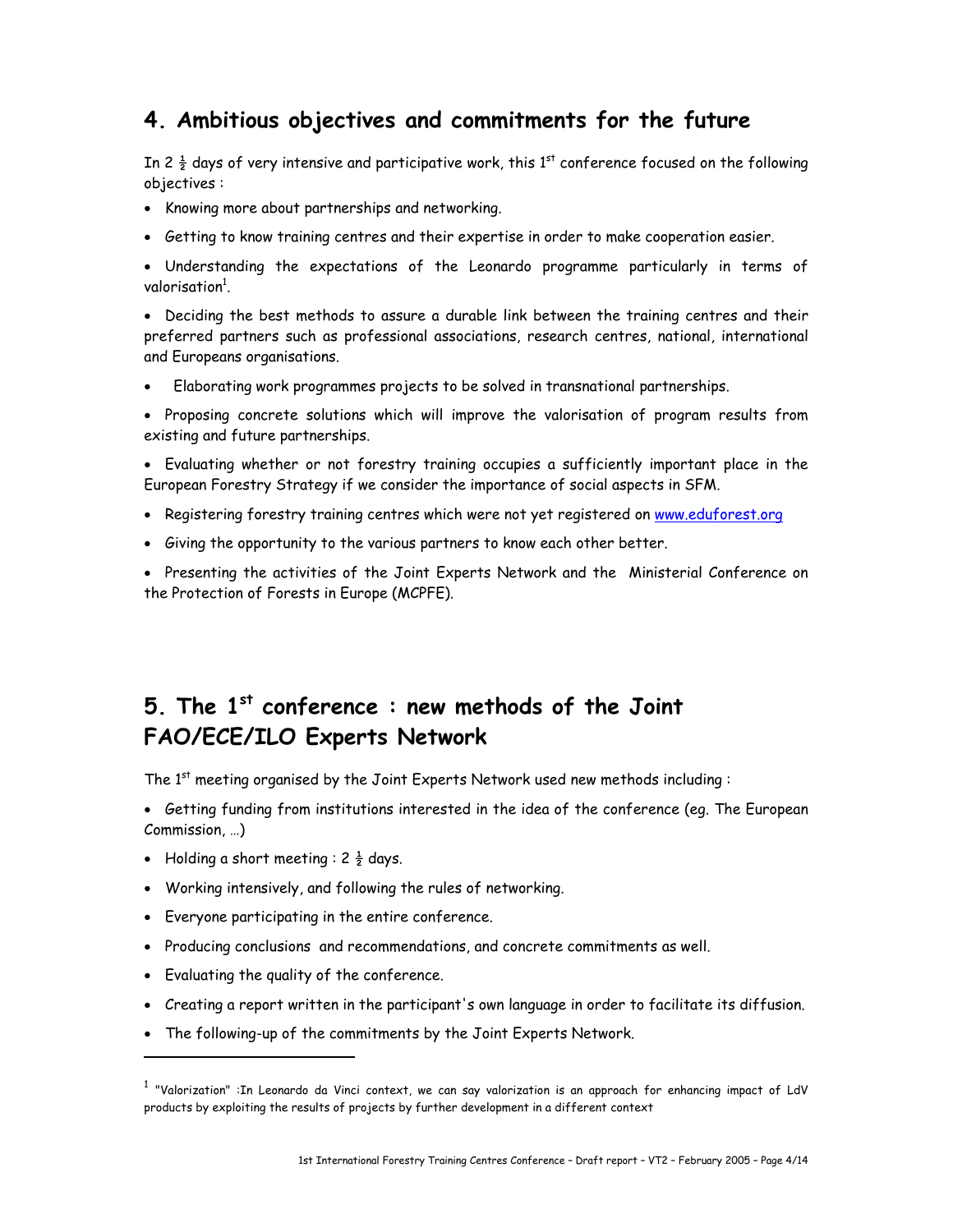# **6. A context in favour of partnerships**

At a European level, as well as an international level, many organisations are concerned with SFM (eg. The MCPFE, the European Parliament). When talking about SFM, the social dimension has become more and more important. Particularly, training and education for all actors in SFM are so high in priority, that their importance can not be underestimated.

Forestry training centres must adapt to a political, social, technological, demographic, pedagogic and economic climate which is changing and which will lead to more and more constraints.

Consequently, training providers must change from working in isolation or in bi-polar cooperation, to working in partnerships and networks.

## **7. Introduction to partnerships and to networking**

Christian SALVIGNOL presented an introduction to the work of the conference. The objective was to specify the concepts of partnership and networking to which one would constantly refer during the conference : what definition should be given, how should they be used, what are the advantages, the disadvantages and the limits, what difficulties do we still have to overcome in order to use partnerships and networking more effectively ?

The presentation also explained the working methods which would be used during the conference.

# **8. Better acquaintance among the conference attendants, at the bottom of networking and future partnerships**

Each participant presented himself, his organisation and his project proposals in order to facilitate future partnerships.

This presentation was done succinctly at the beginning of the work session, and afterward more completely at the end of the first day, during an exhibition where each centre presented its current activities, best practices, projects and programmes.

## **9. Leonardo programmes as examples**

The 4 Leonardo programmes presented were good examples of what we are striving to achieve :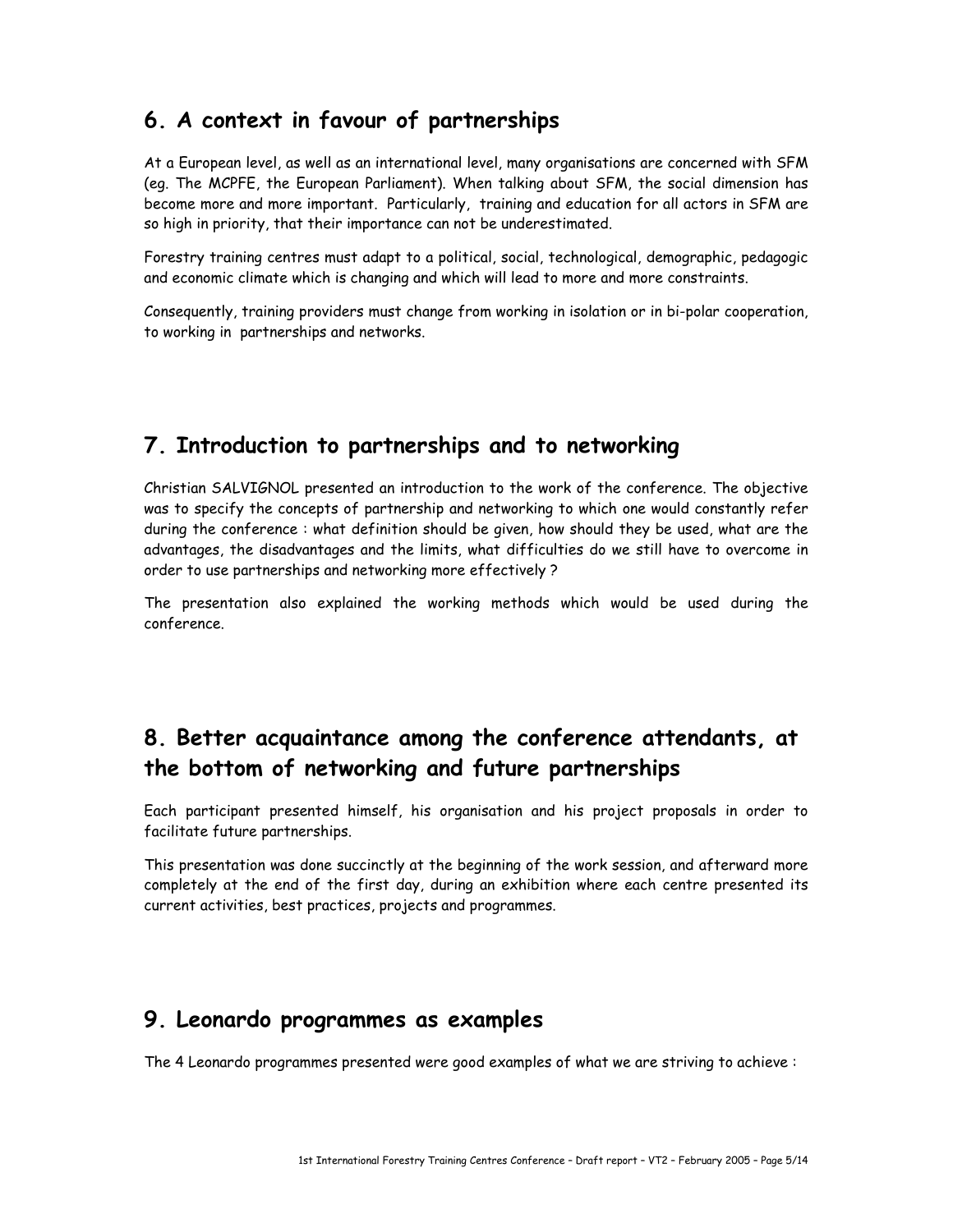## **Enquafor : Sharing information at a European level and the certification of this information**

The programme led by Mr Edgar KASTENHOLTZ, representative of the ENFE (European Network of Forest Entrepreneurs), improves information exchange on qualifications provided to the entrepreneurs at a European Level. ENQuaFor aims to become a major European forum for exchange of information on occupational training and education, and dissemination of available knowledge.

#### **Optic : The possibility of adapting to another professional sector**

Entirely oriented to distance learning in forestry, Mr Pascal MARCHAISON of Centre de Formation Forestière de Chateauneuf du Rhône (France) indicated that the results of this programme are contained in "Optic kit". This kit is a curriculum for training forestry teachers in distance learning) and the methods guide for creating teaching resources. The results of the programme are interesting because they can be adapted to other professional sectors.

## **Learn For Work : An example of a database which can have several uses in other programmes**

Mr Tom EMBO of the training centre Inverde UZW (Belgium) presented a programme which identifies knowledge and know-how of the European forestry operators while using a common evaluation method which was elaborated within the programme.

The interest is the possibility to reuse the collected information in another forestry programme.

## **Eduforest : A programme which still exists after the funding of Leonardo is finished and which presents new developments.**

Mr Christian SALVIGNOL of the Centre Forestier de La Bastide des Jourdans (France) presented the forestry training network Eduforest which was created on the internet in 2000 with a Leonardo funding, following an international decision of 1998.

Eduforest is an example of a programme which continues to develop after the Leonardo funding is finished. Currently, 83 training centres from 20 countries are registered. The Network provides information on transnational forestry programmes and on the Joint Experts Network. It will have new developments which were suggested during the conference.

www.eduforest.org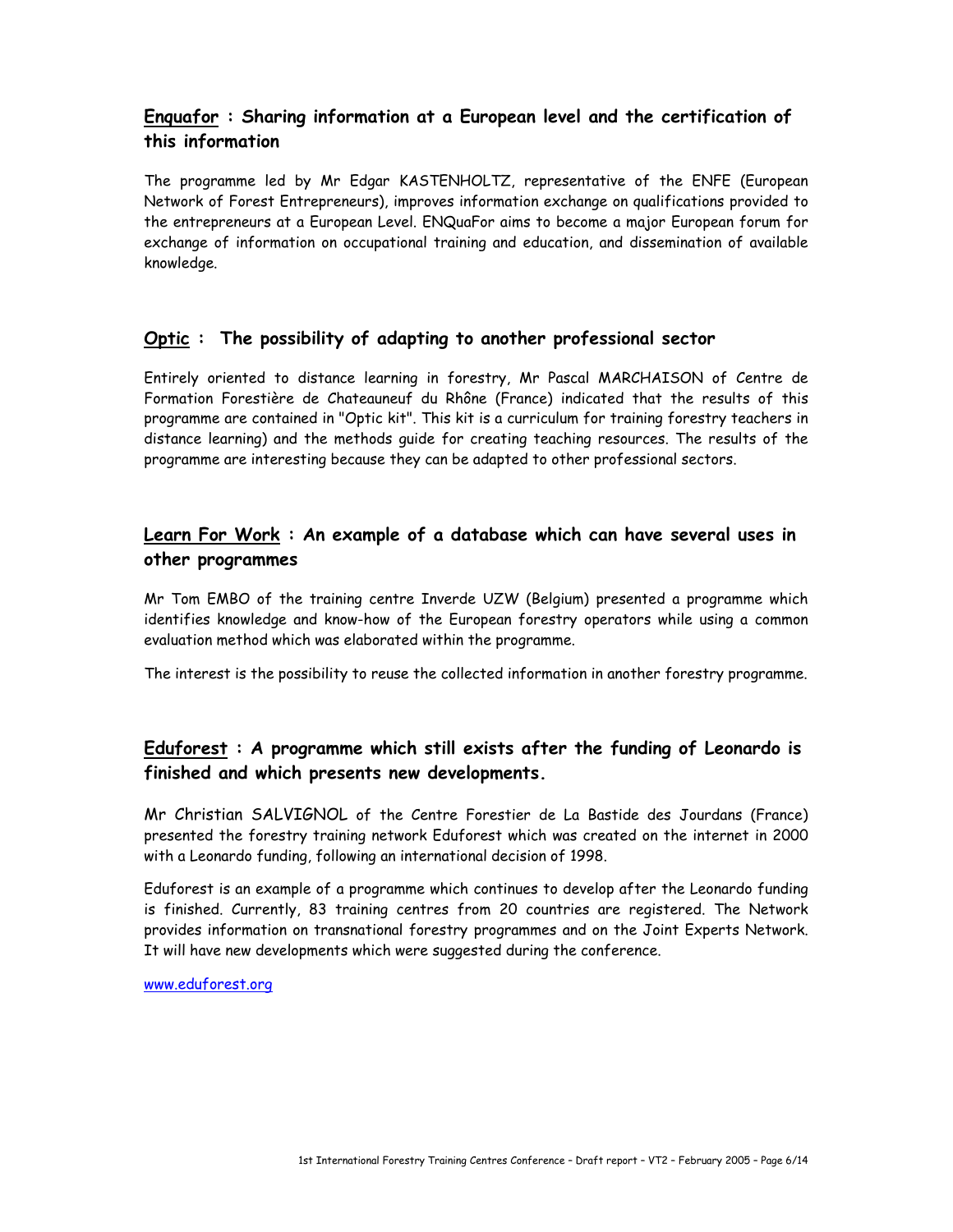# **10. Funding and valorisation of transnational programmes**

Mr Marc FUSSHOELLER , representative of the Leonardo Da Vinci programme, gave some indications on the potential funding sources and methods of obtaining them. Afterward, he strongly stressed the issue of the valorisation, judged completely insufficient at this time. He gave advice and he recommended that new proposals of programmes include specific strategies for valorisation.

The next day, the work group  $N^{\circ}3$  made concrete proposals for valorisation strategy.

# **11. Work groups and proposals**

The following proposals of the work groups were adopted :

## Groupe N° 1 : What are the best ways to maintain a durable and **permanent link between training centres once the conference is finished, including the training centres which did not attend the conference ?**

Mr. Tom EMBO, reporteur : Networking offers a lot of advantages which will make forestry training stronger. This networking has to be clear and open in respecting the cultural and social differences of the partners. For the moment, the networking between the different partners must begin without delay while using existing support. The partners agree that it's essential to realise a formal network in the future. It's too early to establish this now and for the moment, the informal networking between the different partners must continue while using existing support. Eduforest website will be used for this.

## **Groupe Nr 2 : Projects of programmes which can be solved in transnational partnerships**

The process is interesting because it allows members to develop partnerships while being certain that the partners are well informed about the objectives before engaging in the project.

11 proposals for programmes in transnational partnerships have been presented.

The main focus is on the following topics : New training tools, information systems, evaluation and certification of training centres.

In order to create an integral package of projects in the frame of an integrated forestry programme, a systematic approach to identify the needs and the projects is suggested.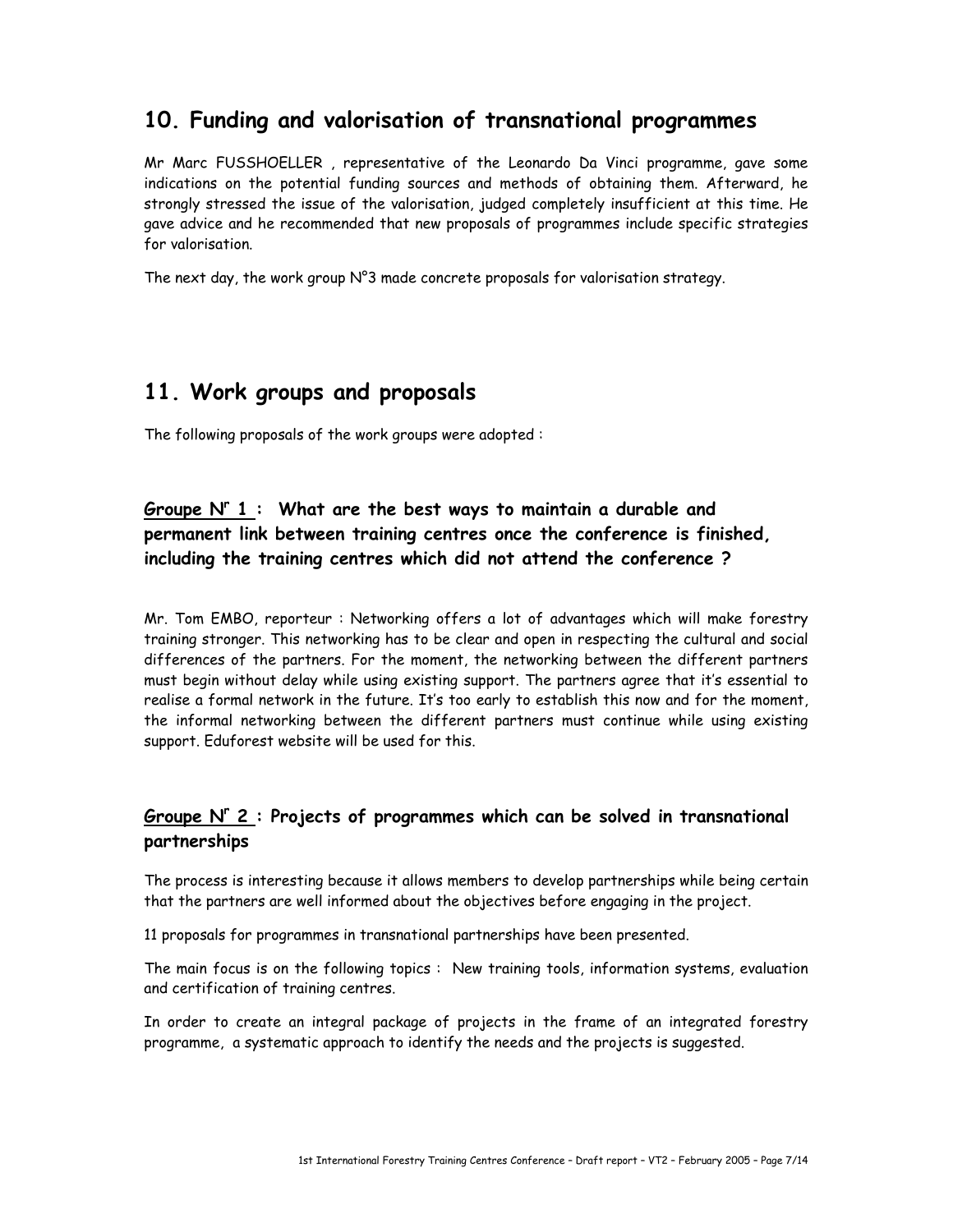## **Groupe Nr 3 : How can we best enhance the dissemination and the impact of the past and present LdV programmes outputs ?**

Mr. Philippe RUCH, reporter : Valorisation is a required phase and is necessary for all projects involving promoters and partners. Valorisation is not limited to one solution but a strategy must be put in place from the beginning of the project which is planned and budgeted and then adapted to each situation.

• Clear identification of the different users while adapting from the beginning of the project a marketing approach. One must sell his project.

• Provide all the documents in the own languages of partners and in the languages of the potential users. Each partner is responsible for translating in their first language.

- Clearly define using a contract the role of each partner in the valorisation process.
- Use a simple and comprehensible language for the target groups.

• From the beginning, imagine both the products and their funding as a phase of the project itself.

- As users may not be connected to the internet, produce different support materials such as posters, brochures, DVD, articles.
- Use the intermediary groups to diffuse the products such as professional associations, trade unions, etc.
- To promote products in fairs, seminars, conferences, shows, etc.
- Specify in the project the creation of a steering committee composed of future users who will make up the first disseminators and will be an important help for promoters.
- Use existing and reliable websites in order to insure a durable dissemination.
- Once the project is finished, consider updating and maintenance for a specific period of time.
- Produce a brochure of key words which are translated in all the languages of the European union.
- Provide a Leonardo forestry project database on a website such as Eduforest.

## **12. The MCPFE most directly interested**

With reference to Lisbon resolution L1 (Enhancement of Socio-Economic Aspects of Sustainable Forest Management), to Vienna resolution 2 (Enhancing Economic Viability of Sustainable Forest Management in Europe), and to resolution 3 (Preserving and Enhancing the Social and Cultural Dimensions of Sustainable Forest Management in Europe), Ms Marta GAWORSKA, on behalf of the MCPFE, stressed that the cooperation with the Joint FAO/ECE/ILO Experts Network is very important.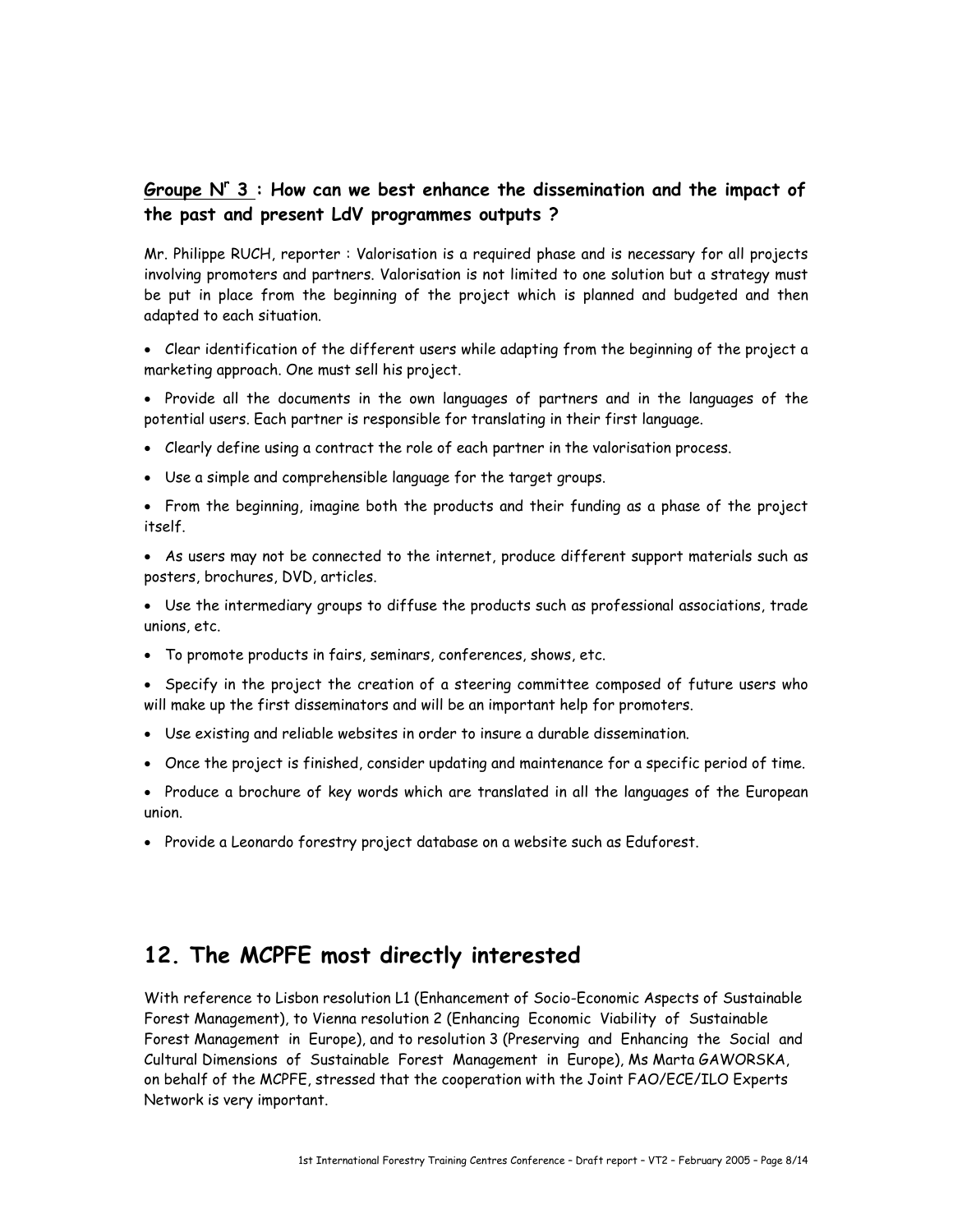She stressed that the cooperation with the training centres within the Experts Network and with the ENFE is essential, as well.

## **13. Training is lacking in European Forestry Strategy**

Mr. Angel ANGELIDIS, representative of the European Parliament, indicated that with more than 15 million active foresters in Europe (compared to 7 million farmers) and 3 million workers for primary and secondary wood conversion, the lack of a forestry policy is unexplainable.

In the European Forestry Strategy which dates back to December 1998, one cannot explain the huge deficit of statistics. In the same way, on cannot explain the lack of a policy on forestry training.

## **14. Conclusions, recommendations and decisions**

A forestry training system and a high level of expertise in forestry exist in Europe.

The participants are very satisfied to participate in this type of conference which encourages transnational partnerships and networking.

83 forestry training centres from 20 different countries are as of now registered on the database of www.eduforest.org , progress due to the new registrations during the conference.

#### **Key messages**

- If we want sustainable forest management, we need a sustainable workforce.
- Networking can help training, and training can help networking (Learning how to network).
- Forestry networks need to be linked. Information is available but not coordinated because there is no common database.
- Local experiences are not valorised enough.
- Information sources are fragmented.
- Qualification standards are missing or incomplete at a European level.
- The certification of the training centres and/or providers is a significant advantage.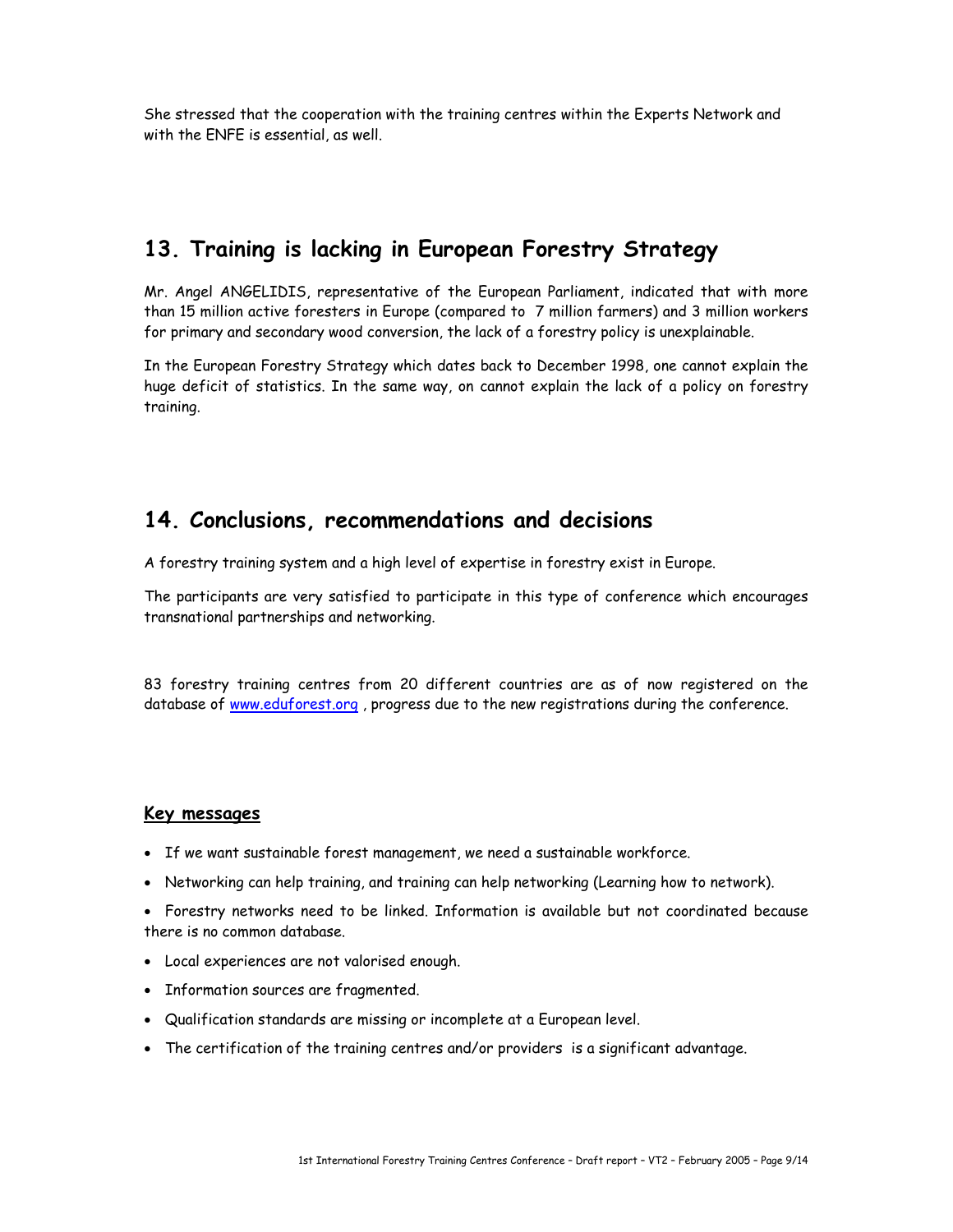#### **Recommendations to the member countries and to the European organisations**

**The European Commission (Leonardo da Vinci programme) is invited to provide the database of the forestry Leonardo programmes** (products, programmes currently in use and new requests). This database could be consulted from the Eduforest website. Disseminating this information can only encourage the valorisation of existing products, new partnerships and will insure that the new products will be innovative. This will also allow the Leonardo Commission to choose only relevant projects.

**The member countries and European Institutions are invited to do everything possible to make the concrete decisions of the 1st conference a reality**, and so that ongoing activities will followed up and realized in months and years to come.

**They are asked to support training centres in their effort in favour of SFM** to satisfy the expectations.

**They are invited to provide the necessary funding in order to hold such conferences as well as initiatives designed to promote forestry training**. In the immediate future, it will be useful to provide the necessary funding to consolidate the partnerships that the forestry centres have taken the initiative to create with their partners.

**Training is a driving force which is indispensable for the development of the competencies for SFM.** The European forestry sector has everything to gain from a harmonious development of training among the member countries. Actions which move us in this direction should be encouraged.

**The Joint FAO/ECE/ILO Experts Network is invited to raise the awareness of the members of the European Parliament about the necessity of a forestry policy which gives to forestry training the high priority that it merits, in the framework of social and cultural aspects of SFM**. In each country, training centres should lobby the representative of the European Parliament to obtain this result.

#### **Recommendations to the Joint FAO/ECE/ILO Experts Network**

**The Experts Network is invited to officially disseminate the outcomes of the conference to the national and international authorities**, and to follow up the taking into account of the conclusions, the recommendations and the decisions.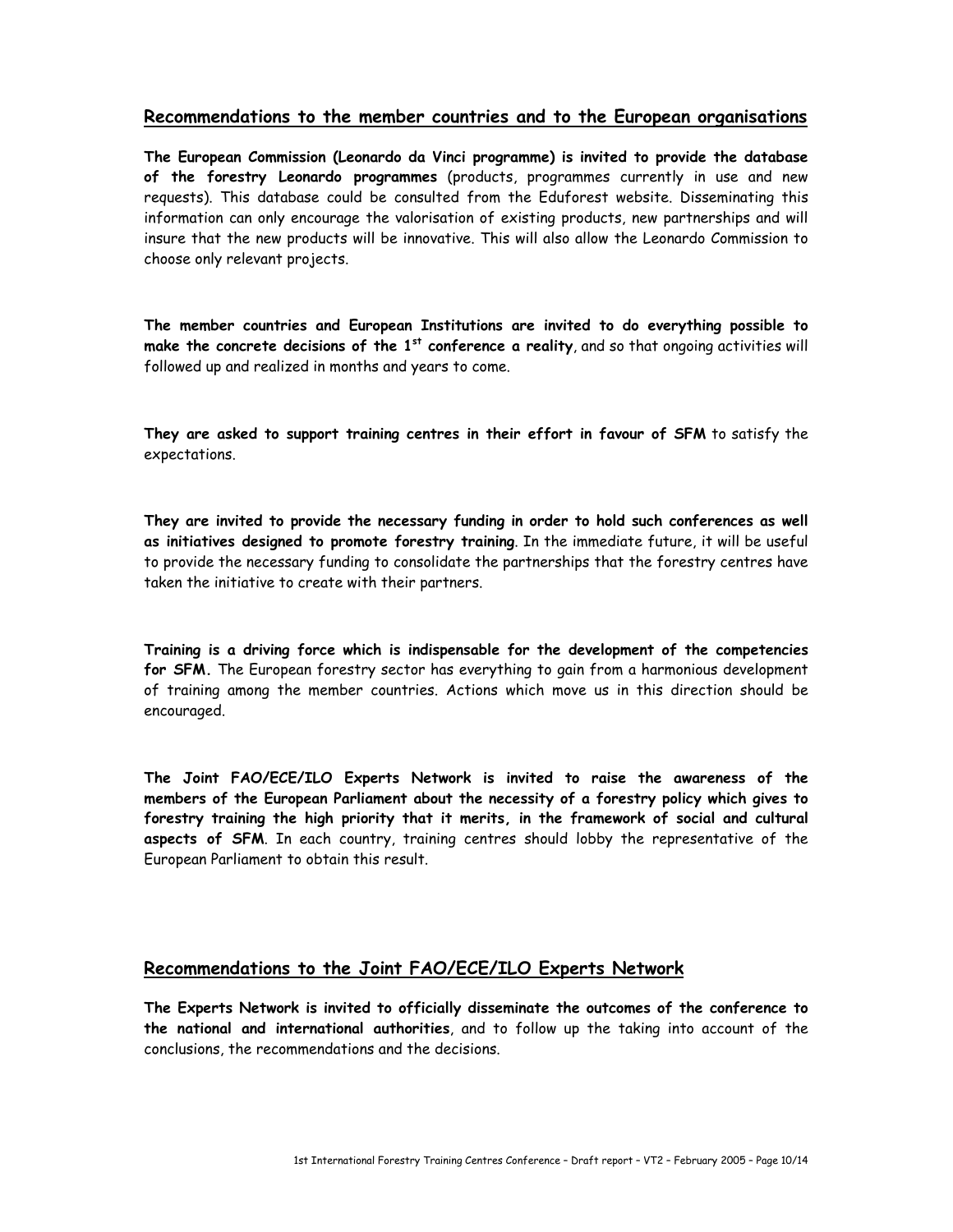**The Joint Experts Network is invited to pursue its efforts in favour of forestry training, especially promoting partnerships and networking**. A coordinating structure is actually necessary to promote the implementation of the outcomes. Networking will enhance exchanges, information and best practices sharing while respecting each partner's culture, language, and social aspects.

**The Experts Network is invited to organise such a conference every two years**. Switzerland proposes holding the next meeting.

#### **Decisions**

**It has been decided to valorise the work up of the conference in a maximum of countries so that the maximum of training centres will join in this process**.

To get this result :

Each participating country, using its participant, will **translate the conclusions into their own language**.

**The outcomes of the conference will be published on internet website www.eduforest.org** in the different languages.

**The list of the participants with photos, email and their location in Europe will be fitted on the Eduforest website**, very useful for networking.

The participants will indicate the addresses of competent national authorities to the Joint Experts Network **so that they can receive the official results of the conference from the experts Network**.

**Each participant is responsible for diffusing the conclusions and the recommendations of the conference in their own country** through the other forestry training centres and the interested partners. Each participant is asked to indicate the addresses of the beneficiaries to the Experts Network.

To facilitate the exchanges among the different partners (training centres, professional associations, research centres and institutions**), the Eduforest network will make its website available for easy communication.** 

**Networking and European partnership will be enlarged to the surrounding regions** (such as Mediterranean countries) as it has been requested.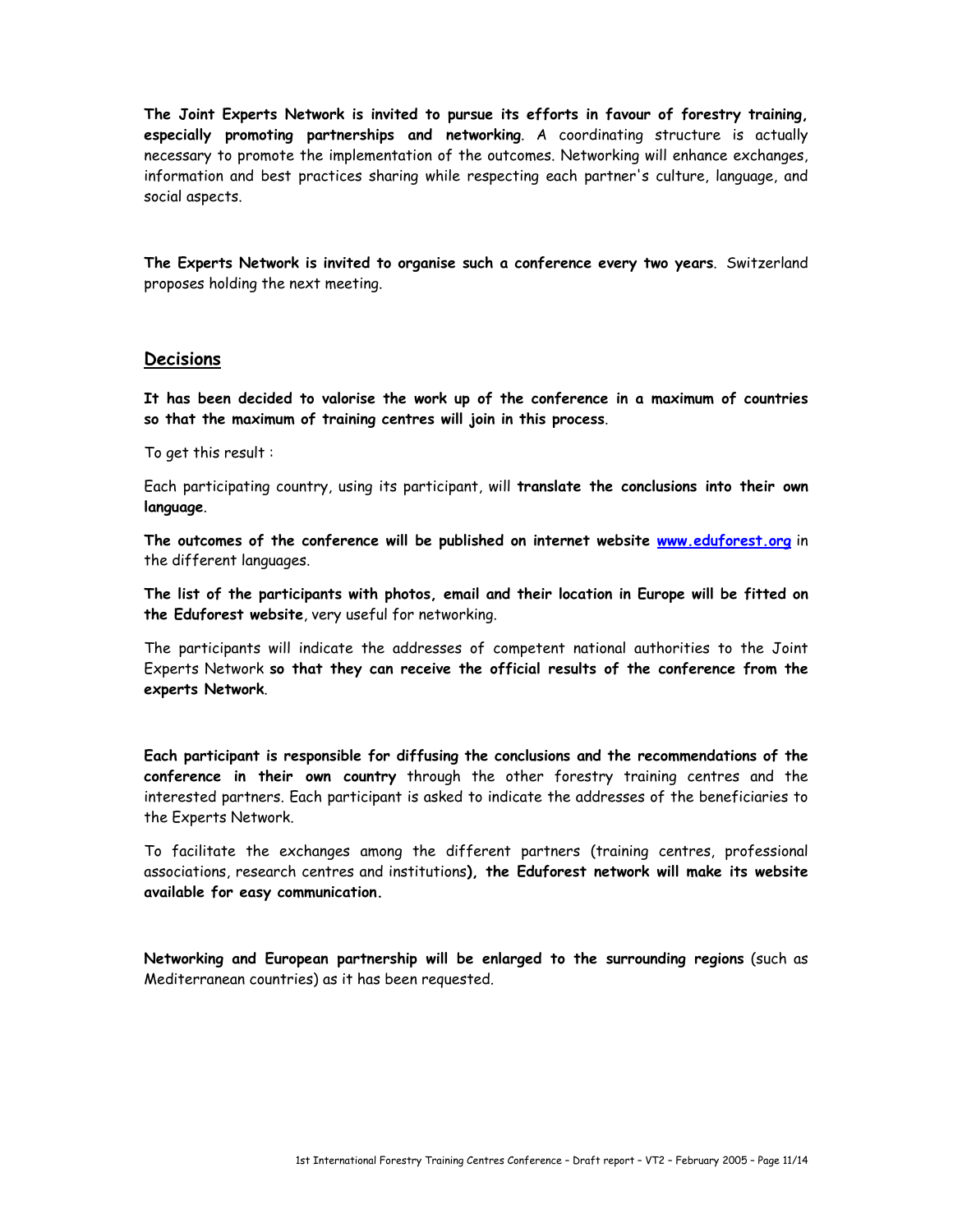# **15. Evaluation**

At the end of their work, participants could give their opinion on the realisation of goals and the organisation in general. The results of the evaluation, as well as the opinions received after the conference will be taken into account for the future activities of the Joint Experts Network.

The results can be summarized as follows :

#### **Conference work**

94% of the participants are satisfied overall, totally or in part, with the outcomes of the 1st International Forestry Training Centres conference.

98% of the participants feel the conference allowed them to discover new potential participants.

One should note that 1 person in 3 would have liked to go further into the different issues of the conference. The same people realised that these different subjects while interesting and worthwhile need more time to be studied in greater depth. This is the case with the question of funding the cooperative programmes.

On the other hand, several participants expressed regrets that the group reports given at the final session were presented too quickly.

#### **General organisation**

89% of the participants are satisfied with the organisation of the conference.

About lodging, if the hotel SEVAN received positive comments, by comparison the welcome at the reception of the ETAP'HOTEL received negative opinions which is normal considering the lack of professionalism in the person in charge of the welcome.

The restaurant of the Centre Forestier and the registration process received a unanimous positive response with 98% of the people satisfied.

# **16. General conclusion**

Overall, we can say today that the 1st International Forestry Centres Conference has been a huge success thanks to the outcomes and the concrete projects for all the participants.

The proactive and positive participation of each participant about shared work themes and the exciting atmosphere (people were very enthusiastic about sharing experiences and working together) explain the good achievements.

The attendance by professional and institutional organisations enhanced and justified the process of the training centres at a European level.

The outcomes are concrete and promising for the future. The job has just started.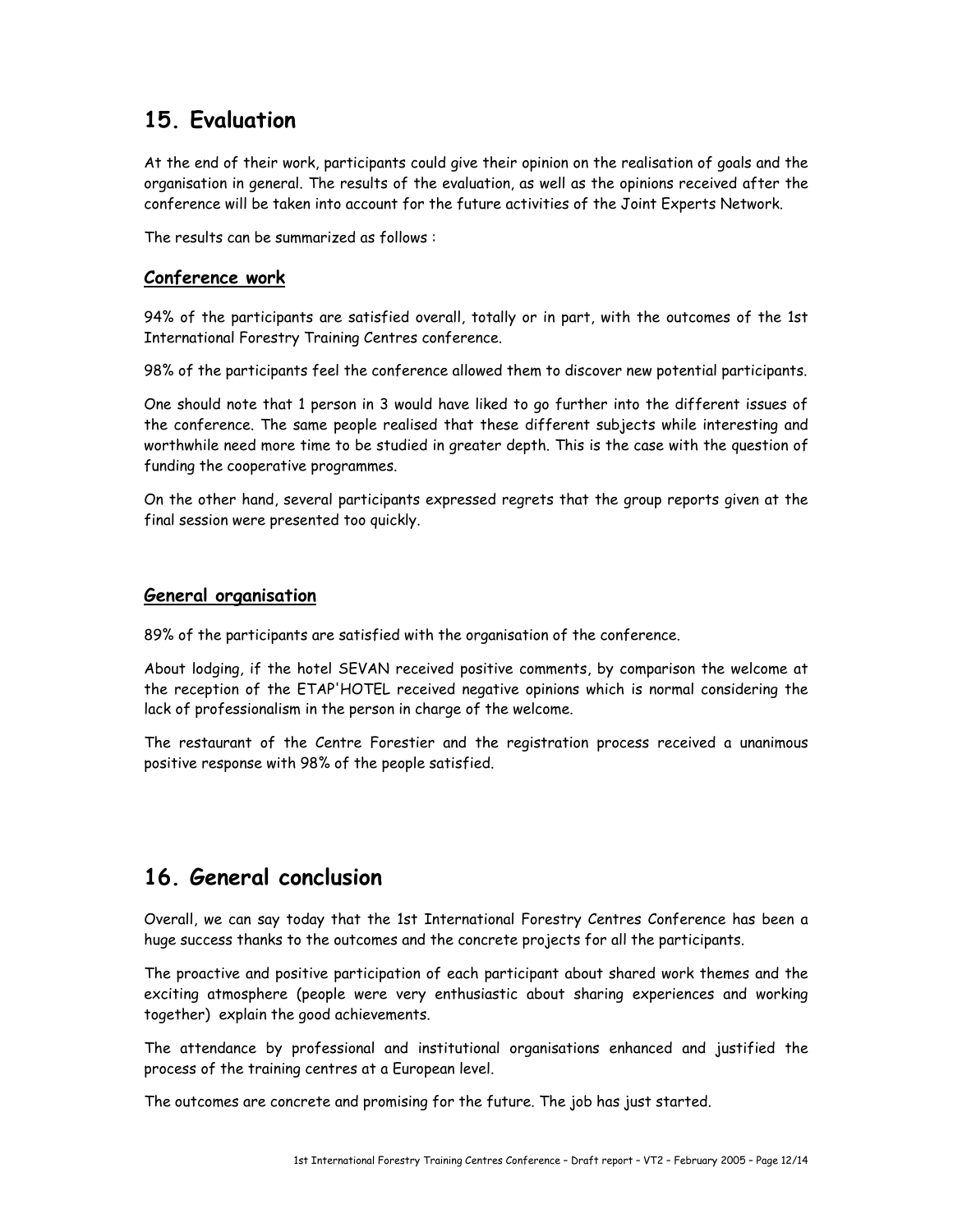### **Annexes**

#### **Annexe 2**

# **Presentation of the Joint FAO/ECE/ILO Experts Network**

#### **Mandate**

The Experts Network contributes effectively and efficiently to the achievement of the integrated work programme of the Timber Committee and the European Forestry Commission, notably work area 4 : Social, cultural and environmental aspects of forestry, as well as to the MCPFE programme of work. It also identifies new priority issues within its scope of work, and draw them to the attention to its parent bodies.

#### **Scope and objectives**

The focus of the Experts Network's activities is the implementation of sustainable forest management in Europe and North America, in particular relating to social, cultural and environmental aspects, on the basis of the broad policy objectives established by the parent bodies and the MCPFE. It concentrates on a limited range of topics, for instance training, workforce, private forestry, contractors, occupational safety and health, social dimension of forestry (SFM), i.e. on human resources.

While all countries benefit from international cooperation, the Experts Network recognises the special needs of some countries of the CIS and south east Europe, as identified in the integrated programme of work of work.

#### **Outputs**

These objectives will be achieved by the regular exchange of information and advice on best forest practice and technology transfer, allied with the use of innovative information technology and communication systems. International seminars and workshops are convened which are primarily intended for forest specialists and practitioners. Teams of specialists will be established to study and report on specific topics identified by the Network as being of interest